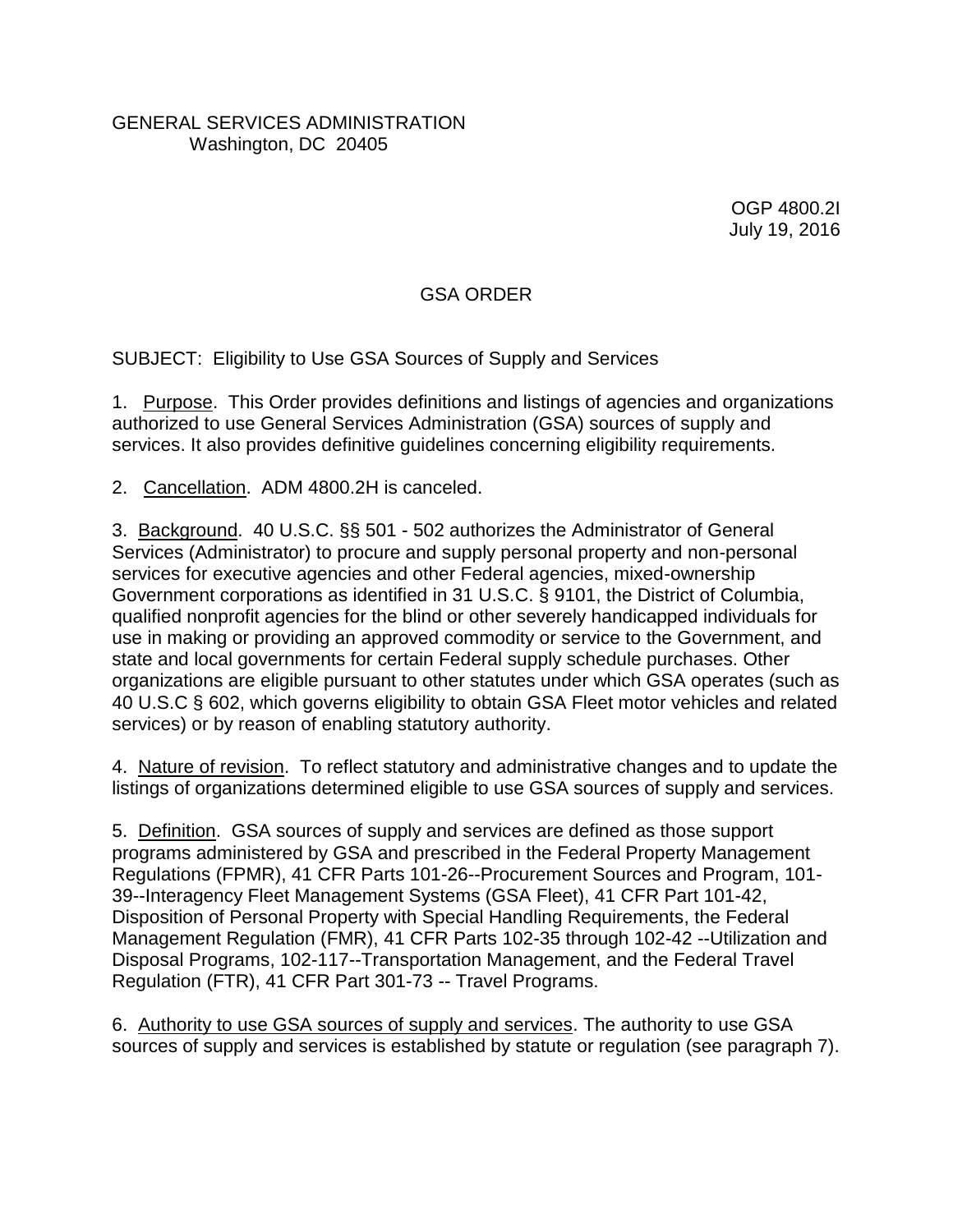7. Eligible activities. Organizations are eligible to use GSA sources of supply and services pursuant to 40 U.S.C. §§ 501 - 502 or other statutory authority; however, some organizations may be eligible to use only specific GSA sources of supply or services. In addition, although an organization may be eligible to use GSA sources of supply, particular sources may not be accessible due to limits of supply sources or geographical constraints. For example, in the case of GSA Fleet, it may not be practical for GSA to make certain sources of supply available. In addition, the terms of a specific contract may not permit participation by otherwise eligible organizations.

a. Executive agencies. 40 U.S.C. § 501, Services for executive agencies, authorizes the Administrator to procure and supply personal property and non-personal services for executive agencies to use in the proper discharge of their responsibilities, and perform functions related to procurement and supply including contracting, inspection, storage, issue, property identification and classification, transportation and traffic management, management of public utility services, and repairing and converting. Executive agencies include:

(1) Executive departments. Cabinet departments are defined in 5 U.S.C. § 101 and are listed in Appendix A.

(2) Wholly owned Government corporations. Corporations wholly owned by the Government are defined in 31 U.S.C. § 9101(3). To the extent that GSA has determined that wholly owned Government corporations not defined in 31 U.S.C. § 9101(3) are eligible to use GSA sources of supply and services, such determinations are listed in Appendix A.

(3) Independent establishments in the executive branch of the Government. Independent establishments in the Executive branch are generally defined by 5 U.S.C. § 104. However, it is often necessary to consult specific statutes, legislative histories, and other references to determine whether a particular establishment is within the executive branch. To the extent that GSA has made such determinations, the organizations qualifying under this authority are included in Appendix A.

b. Other Federal agencies, mixed-ownership Government corporations, the District of Columbia, qualified nonprofit agencies for the blind or other severely handicapped individuals for use in making or providing an approved commodity or service to the Government, and state and local governments for certain Federal Supply Schedule purchases. 40 U.S.C. § 502, Services for other entities, authorizes the Administrator to provide access to GSA sources of supply (or limited authorizations in some cases) to these organizations upon request. 40 U.S.C § 602 authorizes the Administrator to furnish GSA Fleet motor vehicles and related services to Federal agencies, mixedownership Government corporations, or the District of Columbia.

(1) Other Federal agencies. These are Federal agencies as defined in 40 U.S.C. § 102(5) that are not in the executive branch of the Government, i.e., any establishment in the legislative or judicial branch of the Government. However, the Senate, the House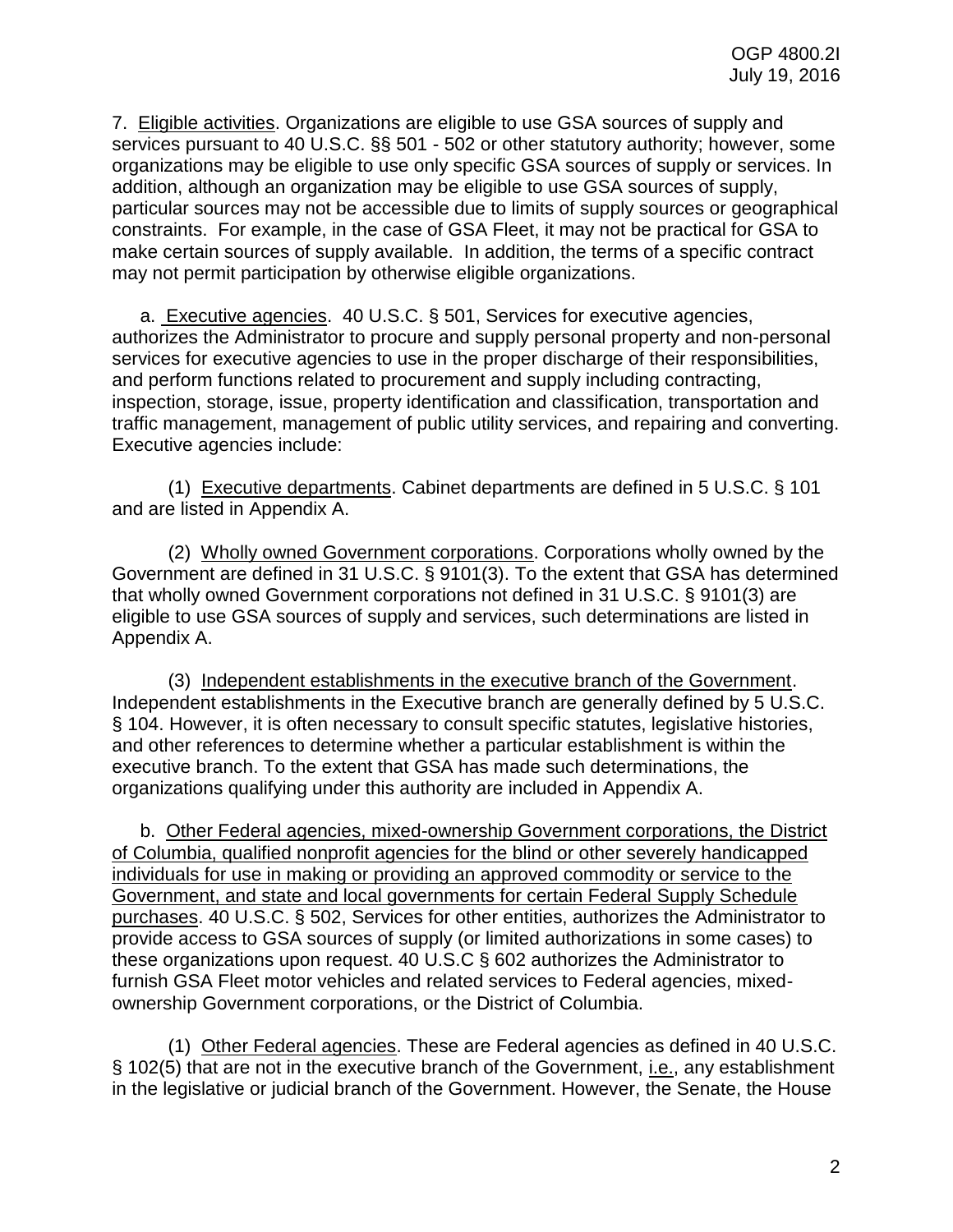of Representatives, and the Architect of the Capitol and any activities under his direction are not Federal Agencies for purposes of this definition (see ¶ 7.c below). To the extent that GSA has made such determinations, the organizations qualifying under this authority are listed in Appendix B.

(2) Mixed-ownership Government corporations. These are identified in 31 U.S.C. § 9101(2). To the extent that GSA has determined that mixed-ownership Government corporations not defined in 31 U.S.C. § 9101(2) are eligible to use GSA sources of supply and services, such determinations are listed in Appendix B.

(3) District of Columbia. The Government of the District of Columbia is eligible to use GSA sources of supply and services pursuant to 40 U.S.C. § 502(a)(3) and 40 U.S.C. § 602(c), the latter pertaining to GSA Fleet motor vehicles and related services. The Government of the District of Columbia and those parts thereof that have been determined eligible to use GSA sources of supply and services are listed in Appendix B.

c. The Senate, the House of Representatives, and activities under the direction of the Architect of the Capitol. These organizations are eligible to use GSA sources of supply and services under 40 U.S.C. § 113(d) upon request. To the extent that GSA has made such determinations, the organizations qualifying under this authority are listed in Appendix B.

d. Other organizations authorized under the authority of 40 U.S.C. §§ 501 - 502. GSA has determined that certain organizations, other than those described above, are eligible to use its sources of supply and services under the authority provided to the Administrator by 40 U.S.C. §§ 501 - 502.

(1) Cost-reimbursement contractors (and subcontractors) as properly authorized. Under 40 U.S.C. § 501, the Administrator determined that in order to promote greater economy and efficiency in Government procurement programs, contractors performing cost-reimbursement type contracts or other types of negotiated contracts, when the agency determines that a substantial dollar portion is of a cost-reimbursement nature, may be authorized to use GSA sources of supply. This authorization is reflected in Part 51 of the Federal Acquisition Regulation (FAR), which provides that agencies may authorize certain contractors (generally cost-reimbursement contractors) to use GSA sources of supply. In each case, the written authorization must conform to the requirements of FAR Part 51, Use of Government Sources by Contractors. Contractors are **not** eligible to obtain GSA City Pair Program contract airfares.

(2) Cost-reimbursement or fixed price contractors' use of GSA Fleet motor vehicles and related services. Subpart 51.2 of the FAR states that, if it is in the Government's interest, a contracting officer may authorize a cost-reimbursement contractor to obtain, for official purposes only, GSA Fleet motor vehicles and related services. The FAR also states that Government contractors shall not be authorized to use GSA Fleet motor vehicles and related services for use in performance of any contract other than a cost-reimbursement contract, except as otherwise specifically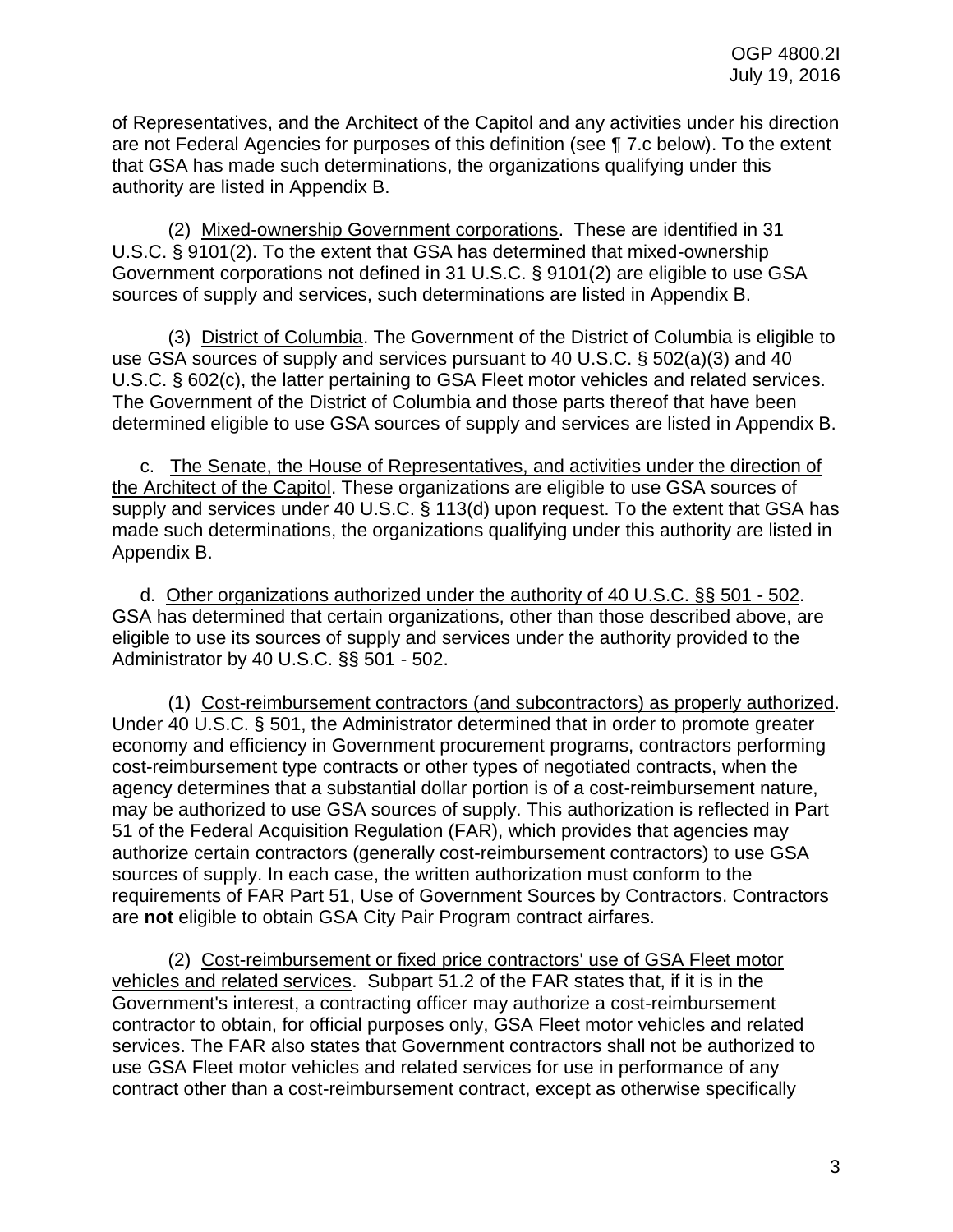approved by the Administrator at the request of the agency involved. Accordingly, any request for use of GSA Fleet vehicles and related services by other than a costreimbursement contractor must be requested by the agency contracting officer and approved by GSA.

(3) Fixed-price contractors (and subcontractors) purchasing security equipment. Under 40 U.S.C. § 501, the Administrator has determined that fixed-price contractors and lower-tier subcontractors who are required to maintain custody of security classified records and information may purchase security equipment from GSA. Procedures for such acquisitions are set forth in 41 CFR 101-26.507.

(4) Non-Federal firefighting organizations cooperating with the U.S. Department of Agriculture, Forest Service. Pursuant to 40 U.S.C. § 501 and 16 U.S.C. § 580a, it has been determined that certain non-Federal firefighting organizations may purchase wildfire suppression equipment and supplies from the Federal Acquisition Service (FAS). The current interagency agreement between GSA and the United States Department of Agriculture, Forest Service that enables purchasing based on these statutory authorities is identified as FAS No. FM-IA-06-002, December 27, 2006. Note: GSA transferred product management and sourcing responsibility to the Defense Logistics Agency in 2014 (i.e., "Fire Program supplies") for approximately 300 National Stock Number products; however, eligible non-Federal firefighting organizations covered by the above-referenced statutes may continue to purchase through GSA for wildfire suppression equipment or supplies still under the Agency's purview.

## (5) Tribes and tribal organizations.

(a) The Indian Self-Determination and Education Assistance Act (ISDEAA). As provided in section 102(13) of Pub. L. 103-413 (the Indian Self Determination Act Amendments of 1994), a tribal organization, when carrying out a contract, grant or cooperative agreement under the Indian Self-Determination and Education Assistance Act, is deemed an executive agency for purposes of 40 U.S.C. § 501 (See 25 U.S.C. § 450j(k). Additionally, each Indian tribe or tribally designated housing entity and each employee of the Indian tribe or tribally designated housing entity shall have access to sources of supply on the same basis as employees of an executive agency. If the selfdetermination contract contains a provision authorizing interagency motor pool vehicles and related services, as provided in Section 103 of the Indian Self-Determination Act Amendments of 1994, the tribe or tribal organization is eligible to use GSA Fleet motor vehicles and related services, if available (See 25 U.S.C. § 450l). Authorization to use GSA sources of supply under the authority cited in this paragraph does not include purchases for resale unless the contract, grant, cooperative agreement, or funding agreement authorizes such activity. Information on the authority for resale must be provided to GSA, and based on that information, GSA must concur.

(b) The Native American Housing Assistance and Self-Determination Act (NAHASDA). As provided in section 101 of Pub. L. 110-411 (the Native American Housing Assistance and Self-Determination Reauthorization Act of 2008), for purposes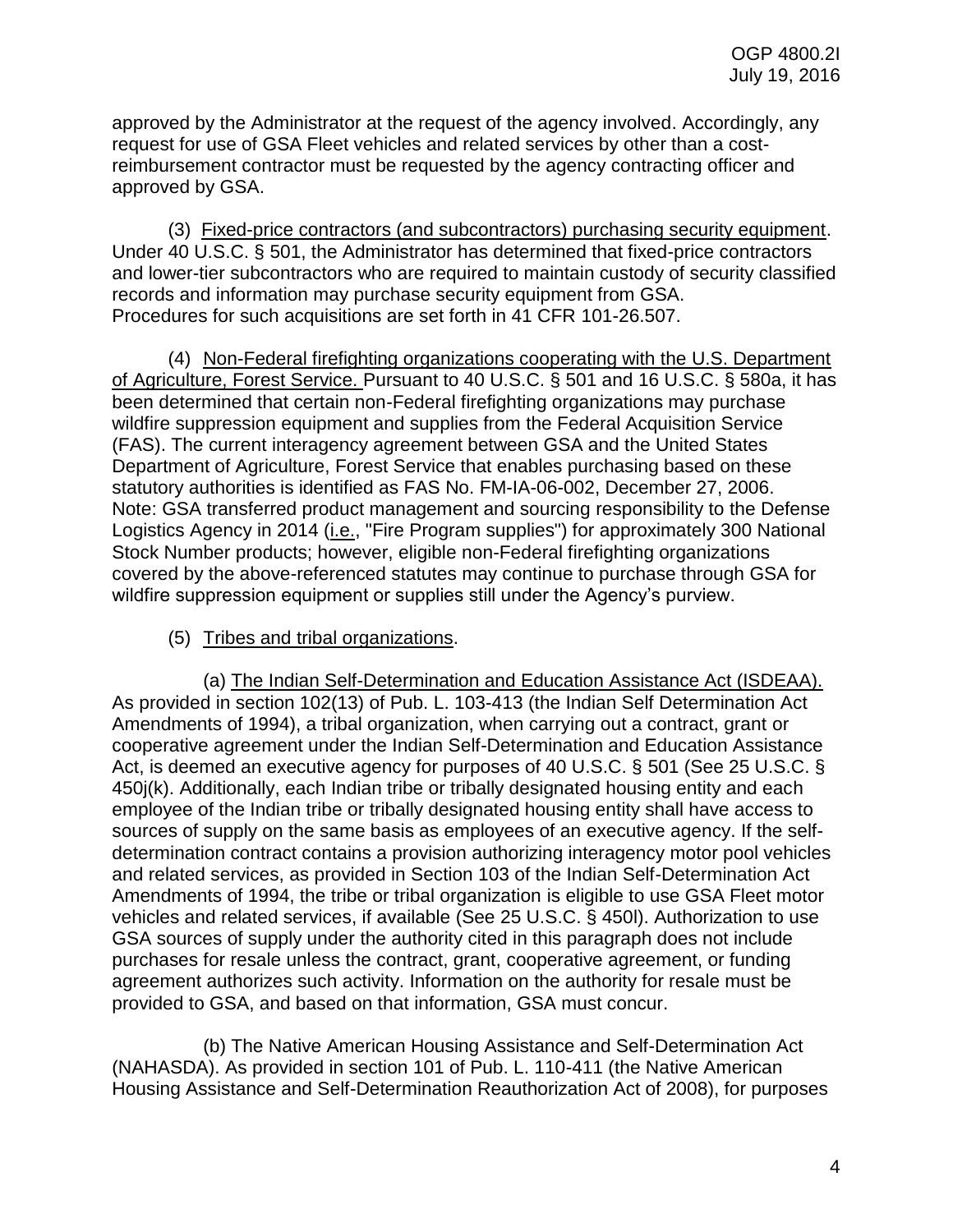of 40 U.S.C. § 501, each Indian tribe or tribally designated housing entity shall be considered to be an executive agency in carrying out a program, service, or other activity under a block grant pursuant to NAHASDA; and each tribe or tribally designated housing entity shall have access to sources of supply on the same basis as employees of an executive agency (see 25 U.S.C. § 4111 (j)). Authorization to use GSA sources of supply under the authority cited in this paragraph does not include purchases for resale unless the block grant authorizes such activity. Information on the authority for resale must be provided to GSA, and based on that information, GSA must concur.

(6) Use of Certain Federal supply schedules by state and local Governments. State and local governments have access to GSA sources of supply, as detailed below. State or local government, defined at 40 U.S.C.§ 502(c)(3), includes any state, local, regional, or tribal government, or any instrumentality thereof (including any local educational agency or institution of higher education). In any case of the use by a state or local government of a Federal Supply Schedule, participation by a firm that sells to the Federal Government through its Federal supply schedule contract shall be voluntary with respect to a sale to the state or local government under that contract.

(a) Cooperative Purchasing. Pursuant to 40 U.S.C. § 502(c), the Administrator may provide for the use by state or local governments of Schedule 70 and Schedule 84 for supplies and services available under those Federal supply schedules.

(b) Disaster Purchasing Program. As provided in 40 U.S.C. § 502(d), the Administrator may provide for the use of Federal Supply Schedules by state or local governments for the purchase of products and services to be used to facilitate recovery from major disasters declared by the President under the Robert T. Stafford Disaster Relief and Emergency Assistance Act, to facilitate disaster preparedness or response, or to facilitate recovery from terrorism, or nuclear, biological, chemical, or radiological attack.

(c) 1122 Program. 10 U.S.C. § 381 allows for the purchase of equipment suitable for counter-drug, homeland security, and emergency response activities through the Department of Defense. GSA maintains the catalog of available products under this program.

(d) Public Health Emergencies. State, local, territorial, and tribal governments may access Federal Supply Schedules as authorized users for goods and services when expending Federal grant funds in response to Public Health Emergencies declared by the Secretary of Health and Human Services under section 319 of the Public Health Services Act, codified at 42 U.S.C. § 247d.

(7) The American National Red Cross. As provided for in section 2 of Pub. L. 111-263, the Federal Supply Schedules Usage Act of 2010, codified at 40 U.S.C. § 502(e), the American National Red Cross in furtherance of its purposes set forth in 36 U.S.C. § 300102 is authorized to access Federal Supply Schedules. Authorization to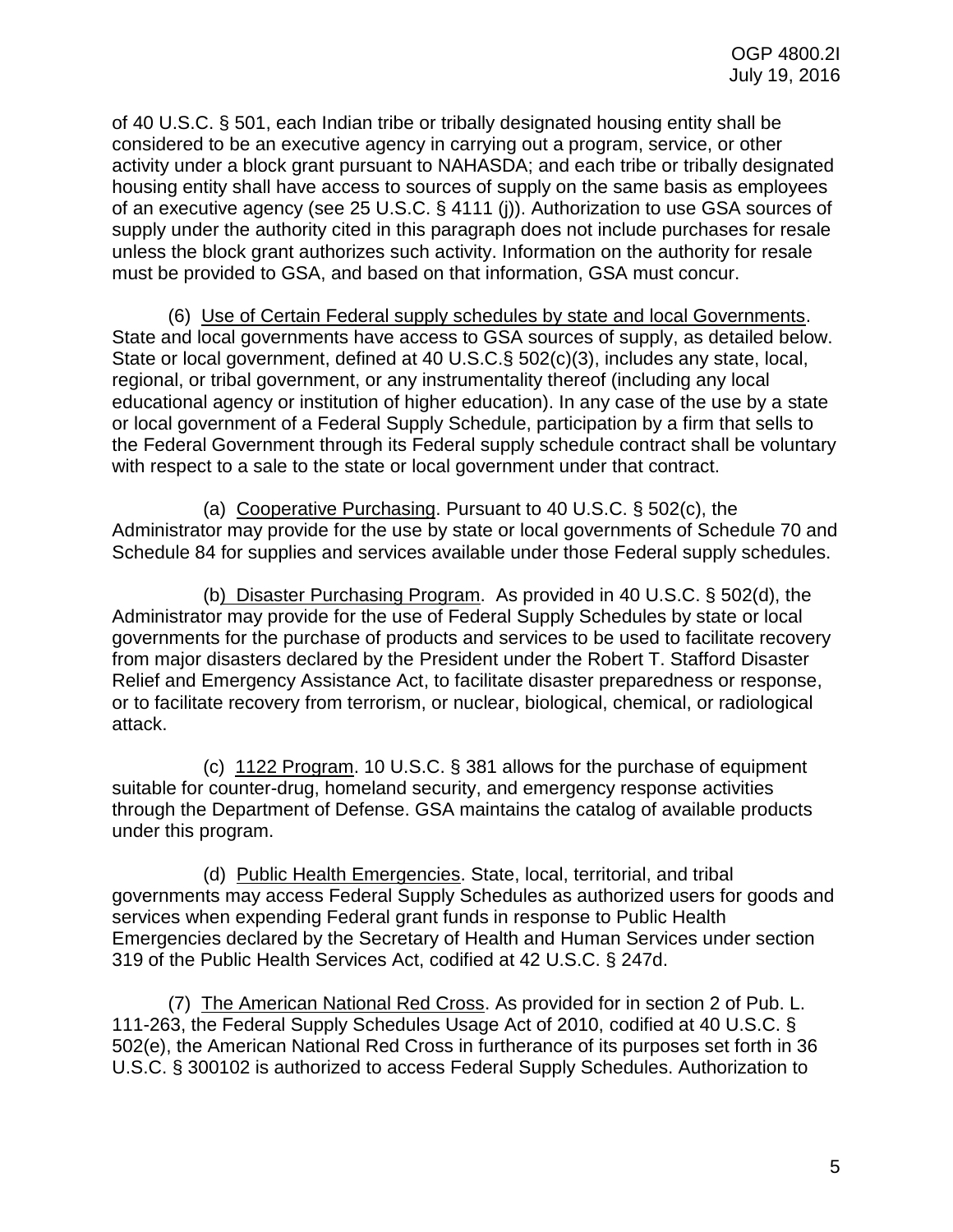use Federal Supply Schedules under the authority cited in this paragraph does not include purchases for resale.

(8) Other Qualified Organizations. Under the Federal Supply Schedules Usage Act of 2010, 40 U.S.C. § 502(e), the Administrator may provide for the use by other qualified organizations, to include the National Voluntary Organizations Active in Disaster (NVOAD), of Federal Supply Schedules. Purchases under this authority by other qualified organizations shall be used in furtherance of purposes determined to be appropriate to facilitate emergency preparedness and disaster relief and set forth in guidance by the Administrator of General Services, in consultation with the Administrator of the Federal Emergency Management Agency. This authority may not be used to purchase supplies for resale. The term "qualified organization" means a relief or disaster assistance organization as described in section 309 of the Robert T. Stafford Disaster Relief and Emergency Assistance Act (42 U.S.C. § 5152).

e**.** Other statutes. Other statutes authorize specific organizations to use GSA sources of supply and services. The organizations that have had eligibility reviews conducted and that have been determined eligible to use GSA sources of supply are listed in Appendix B or Appendix C, as appropriate. The major categories of such organizations include:

(1) Certain institutions. The following activities are eligible to use GSA sources of supply and services and are listed in Appendix B:

- (a) Howard University (20 U.S.C. § 130)
- (b) Gallaudet College [University] (20 U.S.C. § 4362)
- (c) National Institute for the Deaf (20 U.S.C. § 4362) and
- (d) American Printing House for the Blind (20 U.S.C. § 106).

(2) Governments authorized under 48 U.S.C. § 1469e.As provided in 48 U.S.C. §1469e, the governments of the Commonwealth of Puerto Rico, Guam, American Samoa, the Commonwealth of the Northern Mariana Islands, and the United States Virgin Islands are eligible to use GSA sources of supply and services. These governments are listed in Appendix B.

(3) Entities authorized under the Foreign Assistance Act (FAA). Section 607 of the Foreign Assistance Act of 1961, as amended, 22 U.S.C. § 2357, provides that the President may authorize friendly countries, international organizations, the American Red Cross, and voluntary nonprofit relief agencies to use GSA sources of supply and services when determined consistent with and in furtherance of the international development goals of the FAA. The President delegated his authority to make relevant Section 607 determinations under the FAA to the U.S. Agency for International Development (USAID). Entities determined eligible under this authority are listed in Appendix C. Purchases are limited to those for civilian use only.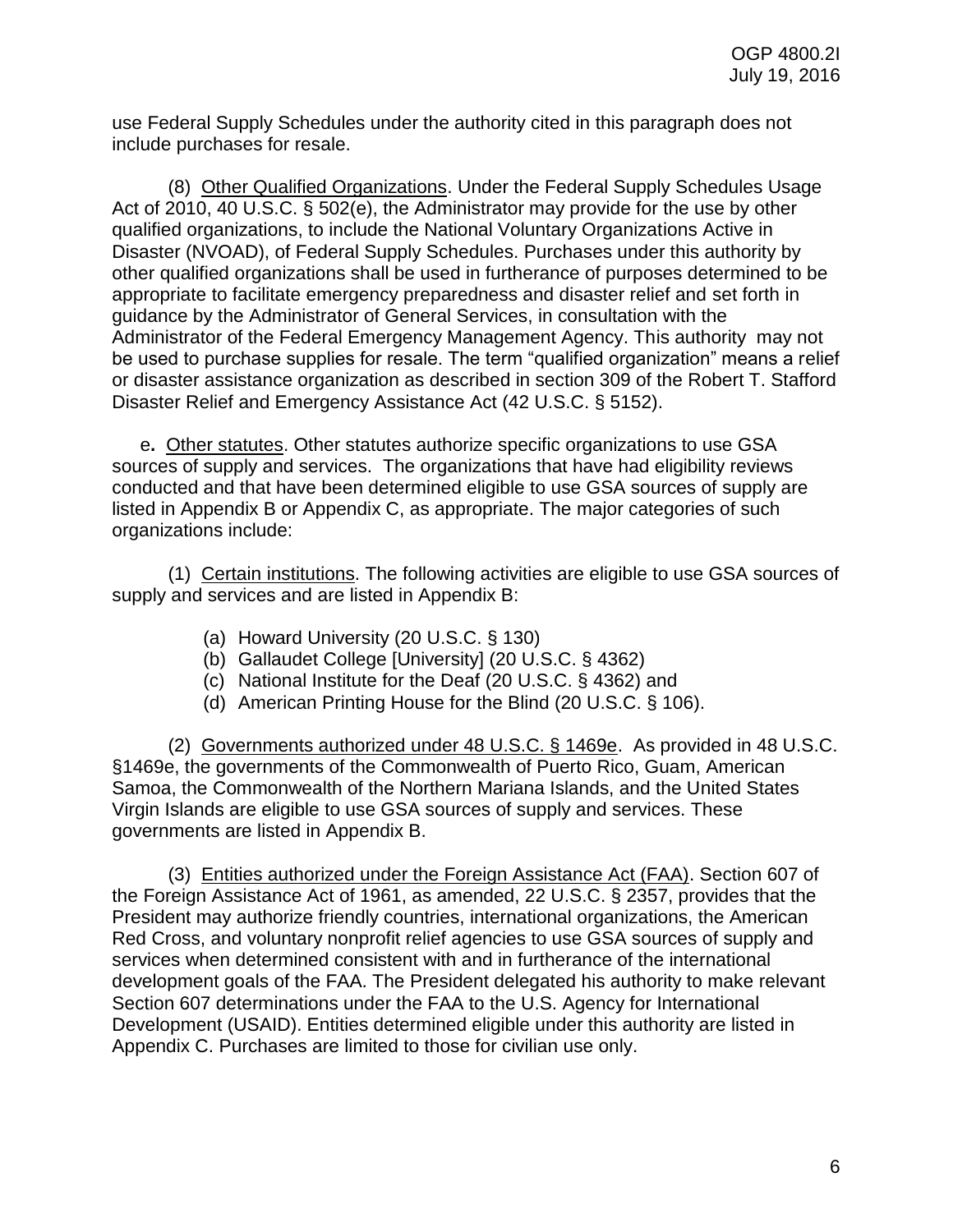(4) Non-appropriated fund activities. FPMR 101-26.000 provides that certain civilian and military commissaries and non-appropriated fund activities may use GSA sources of supply and services for their own use, not for resale, unless otherwise authorized by the individual Federal agency and GSA has concurred.

8. Ineligible activities. Except for the acquisition of excess personal property through sponsoring agencies, which is governed by FMR 102-36.185 - 102-36.205 and not this GSA Order, or in accordance with paragraph 7.d(6)(d) above regarding state and local governments expending Federal grant funds in response to Public Health Emergencies, Federal grantees are ineligible to use GSA sources of supply and services. In addition, a cost-reimbursement contractor cannot transfer procurement authorization to a third party.

## 9. Travel and transportation.

a. Persons. Organizations seeking to use GSA sources of supply and services for travel-related services and transportation of persons must obtain a separate determination for the requested service(s). This is necessary to determine whether the requesting entity is eligible under the language of the specific contract(s); e.g., travel management services, travel charge card services, and air passenger transportation.

b. Goods. An organization seeking to use GSA sources of supply for transportation of goods pursuant to a contract entered into under the FAR may do so if the requesting entity is eligible under the language of the specific contract(s); e.g., express small package delivery, express heavyweight delivery services. As a general matter, transportation under GSA's tenders of service entered into under 49 U.S.C. § 13712 or similar statutes governing common carriage are limited to transportation for the Federal Government. Thus, an entity that is not part of the Federal Government may not use these tenders of service.

10. Excess, surplus, and forfeited property. The eligibility of organizations to obtain supplies and services through GSA's personal property utilization and disposal programs is not governed by this GSA Order.

11. Determination of eligibility. Organizations other than those covered in the appendices to this GSA Order may be eligible to use GSA sources of supply and services. Organizations requesting an eligibility determination should submit a request by mail to the U.S. General Services Administration, Office of Government-wide Policy, Office of Acquisition Policy (MV), 1800 F St. NW, Suite 2200, Washington, DC 20405, or by email to spe.request@gsa.gov. Include in the request the name and contact number of the entity or organization with applicable supporting documentation and any separate statutory authority that may exist, for GSA's analysis and determination.